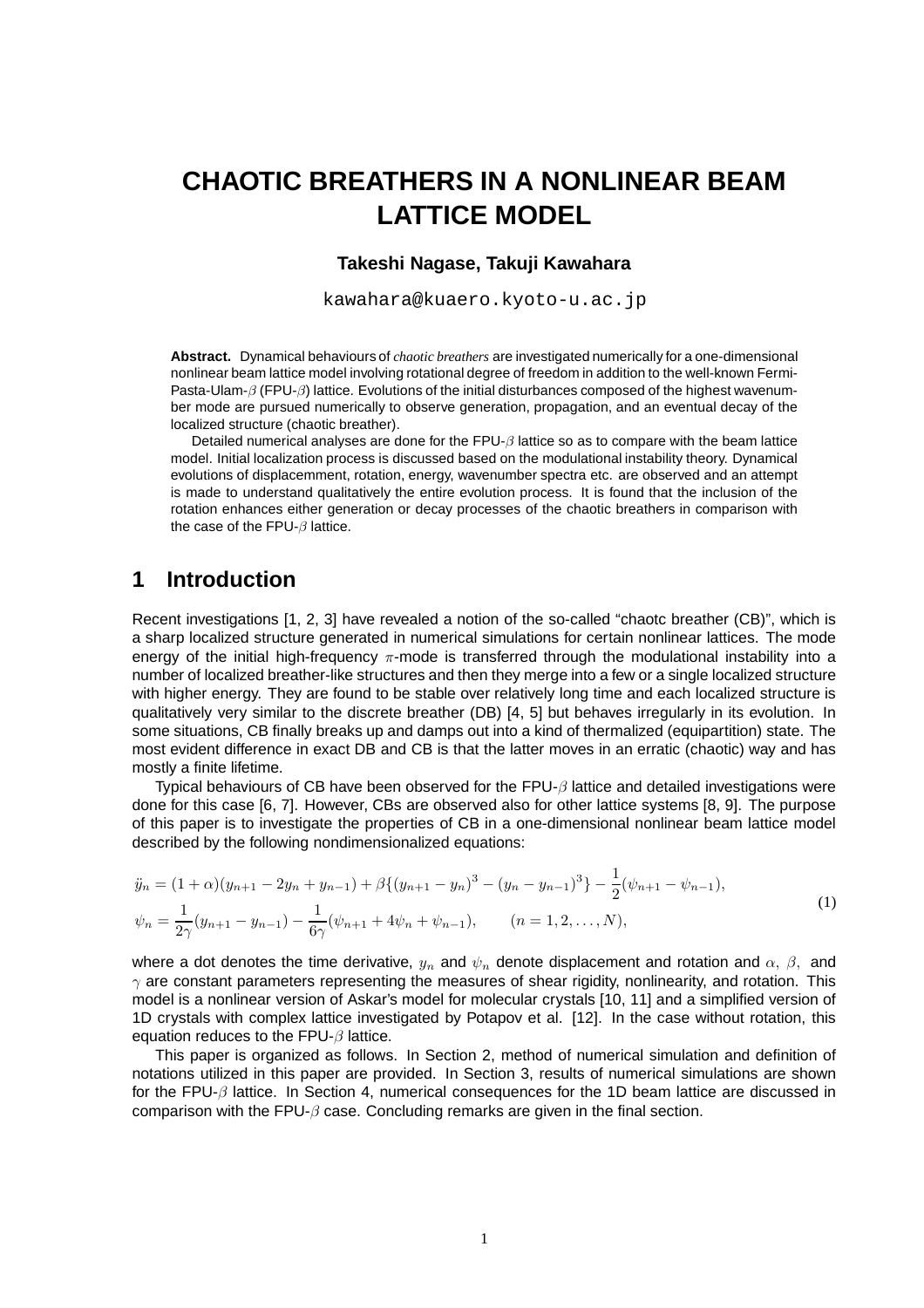#### **2 Numerical simulation and notation**

The model equation (1) was solved by means of the 4th order Runge-Kutta method under the periodic boundary condition assigning the high-frequency  $\pi$ -mode initial condition. Namely the boundary condition is given by

$$
y_0 = y_N
$$
,  $\dot{y}_0 = \dot{y}_N$ ,  $y_{N+1} = y_1$ ,  $\dot{y}_{N+1} = \dot{y}_1$ ,  
 $\psi_0 = \psi_N$ ,  $\dot{\psi}_0 = \dot{\psi}_N$ ,  $\psi_{N+1} = \psi_1$ ,  $\dot{\psi}_{N+1} = \dot{\psi}_1$ .

Whereas the initial condition, i.e., the  $\pi$ -mode is given by

$$
y_n = (-1)^n A_0
$$
,  $\dot{y}_n = O(10^{-14})$ ,  $\psi_n = 0$ ,  $\dot{\psi}_n = 0$ .

Note here that very small perturbations were added to  $y_n$ , otherwisw no modulation takes place because the  $\pi$ -mode is itself an exact solution to the FPU- $\beta$  lattice.

Temporal evolutions of the displacement  $y_n$  and the rotation  $\psi_n$  were obtained by numerical integrations of (1) for the cases without and with the rotation and for various values of the lattice number (N), initial amplitude ( $A_0$ ), and parameter values ( $\alpha$ ,  $\beta$ ,  $\gamma$ ). To understand the results, evolutions of the following quantities are also considered.

From the Hamiltonian of Eq.(1), the energy associated with n-th particle is given by

$$
E_n = \frac{1}{2}\dot{y}_n^2 + \frac{1}{2}\gamma\dot{\psi}_n^2 + \frac{1}{2}(1+\alpha)(y_n - y_{n+1})^2 + \frac{1}{4}(y_n - y_{n+1})^4 + \frac{1}{6}(\psi_n^2 + \psi_n\psi_{n+1} + \psi_{n+1}^2) + \frac{1}{2}(y_n - y_{n+1})(\psi_n + \psi_{n+1}).
$$
 (2)

For the later discussion, the energy  $E_n$  is divided into three parts associated with the displacement, the rotation, and the coupling of them, that is

$$
E_n^{disp} \equiv \frac{1}{2} \dot{y}_n^2 + \frac{1}{2} (1 + \alpha)(y_n - y_{n+1})^2 + \frac{1}{4} \beta (y_n - y_{n+1})^4,
$$
  
\n
$$
E_n^{rot} \equiv \frac{1}{2} \gamma \dot{\psi}_n^2 + \frac{1}{6} (\psi_n^2 + \psi_n \psi_{n+1} + \psi_{n+1}^2),
$$
  
\n
$$
E_n^{coup} \equiv \frac{1}{2} (y_n - y_{n+1}) (\psi_n + \psi_{n+1}).
$$

The total energy of the system is defined by taking the sum over the whole particle as follows: total energy  $E_{total}\equiv\sum_{n=1}^N E_n$  ; correspondingly, *total displacement energy*  $E_{total}^{disp}\equiv\sum_{n=1}^N E_n^{disp}$ ; *total rotation energy*  $E_{total}^{rot} \equiv \sum_{n=1}^{N} E_n^{rot}$ ; *total coupling energy*  $E_{total}^{coup} \equiv \sum_{n=1}^{N} E_n^{coup}$ . We introduce the localized energy (or the peak energy)  $E_{pk}$  by

$$
E_{pk} \equiv E_{i-1} + E_i + E_{i+1}, \qquad E_i \equiv max[E_n],
$$

that is, the energy of a localized structure is defined by the sum of three particles' energies around the peak. Furthermore, *maximum localized energy*  $max[E_{pk}]$  is defined by the maximum value of  $E_{pk}$  in the whole lattice. To quantify the strength of localization of chaotic breather, *ratio of localization*  $R_{CB}$  is introduced by

$$
R_{CB} \equiv max[E_{pk}] / \sum_{n=1}^{N} E_n.
$$

In addition to the displacement and the rotation, we also consider the Fourier transform of them. Then the frequency spectrum for displacement  $y_n$  is denoted by  $Y_k$  and that for rotation  $\psi_n$  is by  $\Psi_k$  with the wavenumber  $k$ .

#### **3 Results for FPU-**β **lattice**

In case of the FPU-β lattice, the following scenario of evolutions has been reported, for instance, in [2]. The initial  $\pi$ -mode becomes modulationally unstable when its energy exceeds a threshold and develops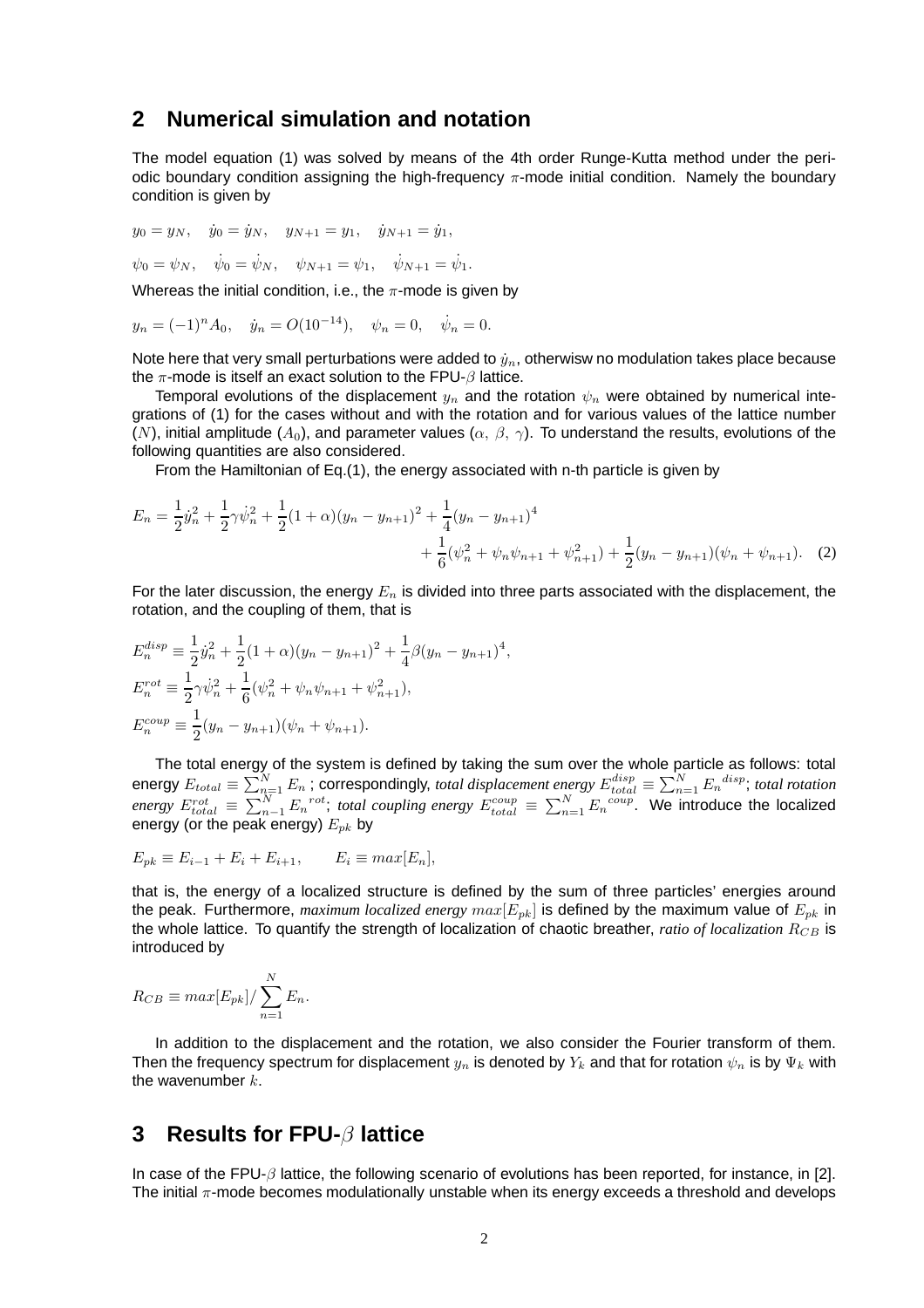into a number of discrete breathers. They merge into a single localized structure (single CB) through interactions and it propagates in the lattice in an erratic way. This stage is termed as *localized state*. The single CB then decays into a kind of thermalized state, which is termed as *equipartition state*.

Numerical simulations were carried out for a variety of different values of the particle number  $N$ and the initial amplitude  $A_0$  of the  $\pi$ -mode under the boundary and the initial conditions explained in the previous section. Some results for the FPU- $\beta$  lattice, which follow essentially the above-mentioned scenario, are shown in the sequel.

An example of typical stages of evolutions of  $y_n$ ,  $Y_k$  and  $E_n$  are shown in Fig.1 for the case with  $\alpha = 0, \beta = 0.1, N = 64, A_0 = 1.0$ . Three stages are shown in Fig.1, that is, (a) modulated state  $(t = 169)$ , (b) localized state ( $t = 4000$ ) and (c) equipartition state ( $t = 8000$ ). Panel (a) shows a modulated state where 9 DBs arise due to the modulational instability of the initial  $\pi$ -mode. These 9 DBs interact with each other and merge into one big DB at around  $t = 2500$  and it moves around the lattice until around  $t = 5500$ . Panel (b) at  $t = 4000$  shows such a localized state (i.e., CB). Then at around  $t = 6000$  this localized structure decays into an equipartition state. Panel (c) represents a typical pattern in such a state where the energy is transferred to lower wavenumber components.

Figure 2 shows variations of the localized energy  $E_{pk}$  for different values of the particle number N with  $A_0 = 1.0$  and  $A_0 = 1.5$ . This figure shows that  $E_{pk}$  increases as N increases and the decay time  $t_d \sim 6000$  for  $A_0 = 1.0$  or  $t_d \sim 1200$  for  $A_0 = 1.5$  is independent of N. Similar calculations were done for  $A_0 = 0.5$  and  $A_0 = 2.0$ . These results indicate that  $E_{pk}$  increases as  $A_0$  increases while  $t_d$  decreases as  $A_0$  increases.

Figure 1: Evolutions of  $y_n$ ,  $Y_k$ , and  $E_n$  for the FPU- $\beta$  lattice ( $\alpha = 0$ ,  $\beta = 0.1$ ,  $N = 64$ ,  $A_0 = 1.0$ ). (a) modulated state  $(t = 169)$ , (b) localized state  $(t = 4000)$ , (c) equipartition state  $(t = 8000)$ .

The criterion for the modulational instability of the initial  $\pi$ -mode can be derived as was given in [13, 14, 15] and we have the dispersion relation

$$
[(\Omega + \omega)^2 - 4(1 + 2\delta)\sin^2(\frac{q+Q}{2})] [(\Omega - \omega)^2 - 4(1 + 2\delta)\sin^2(\frac{q-Q}{2})] = 4\delta^2(\cos Q - \cos q)^2,
$$
  
\n
$$
\delta = 3\beta A_0^2 \sin^2(q/2),
$$
\n(3)

where q and  $\omega$  are wavenumber and frequency of the initial plane wave and Q and  $\Omega$  are those of the prturbation. The growth rate  $\sigma(\pi, Q)$  of the modulational instability for the  $\pi$ -mode is given by

$$
\sigma(\pi, Q) = 2\{[4(1+\delta)(1+2\delta)\cos^2(Q/2) + \delta^2\cos^4(Q/2)]^{\frac{1}{2}} - [1+\delta + (1+2\delta)\cos^2(Q/2)]\}^{\frac{1}{2}}.
$$

Figure 3 shows the growth rate  $\sigma(\pi, Q)$  for  $N = 64$ , which shows that it increases as  $A_0$  increases. In numerical simulations, the critical enery  $E_c$  for the modulational instability was examined by changing the particle number N and the nonlinearity parameter  $\beta$ , and it was observed that  $E_c$  decreases as N and  $\beta$  increase, giving rise to a relation  $E_c \propto 1/\beta N$ . Furthermore, by comparing with numerical results, it is found that the first growing mode in simulations is  $Q_f(Q_{max} < Q_f < \pi)$  but not the maximum growing mode  $Q_{max}$  of  $\sigma$ . The wavenumber of the modulation observed in numerical simulations is  $\pi - Q_f$ .

Evolutions of the Fourier spectra  $Y_k$  and  $\Psi_k$  were exhibited in color gradation to observe detailed energy distributions in the wavenumber space. However, only a 3D plot of  $Y_k$  for the FPU- $\beta$  in the case with  $N = 32, A<sub>0</sub> = 1.0$  is shown here in Fig.4 as an example of the spectral evolution. It can be seen that the maximum spectrum is initially at the highest wavenumber but the energy is transferred to the lowest wavenumber in the equipartition state.

The maximum localized energy  $max[E_{pk}]$  and the ratio of localization  $R_{CB}$  are shown in Fig.5(a) and (b) for  $A_0 = 1.0, 1.5$  and 2.0. It can be observed that  $max[E_{pk}]$  increases as  $A_0$  and N increase but it saturates as N tends to larger value. The ratio of localization  $R_{CB}$  decreases as N increases, since  $max[E_{pk}]$  saturates as N increases.

Figure 2: Variation of localized energy  $E_{pk}$  for various N with (a)  $A_0 = 1.0$  and (b)  $A_0 = 1.5$ 

Figure 3: Growth rate  $\sigma$  for the modulational instability of  $\pi$ -mode ( $N = 64$ )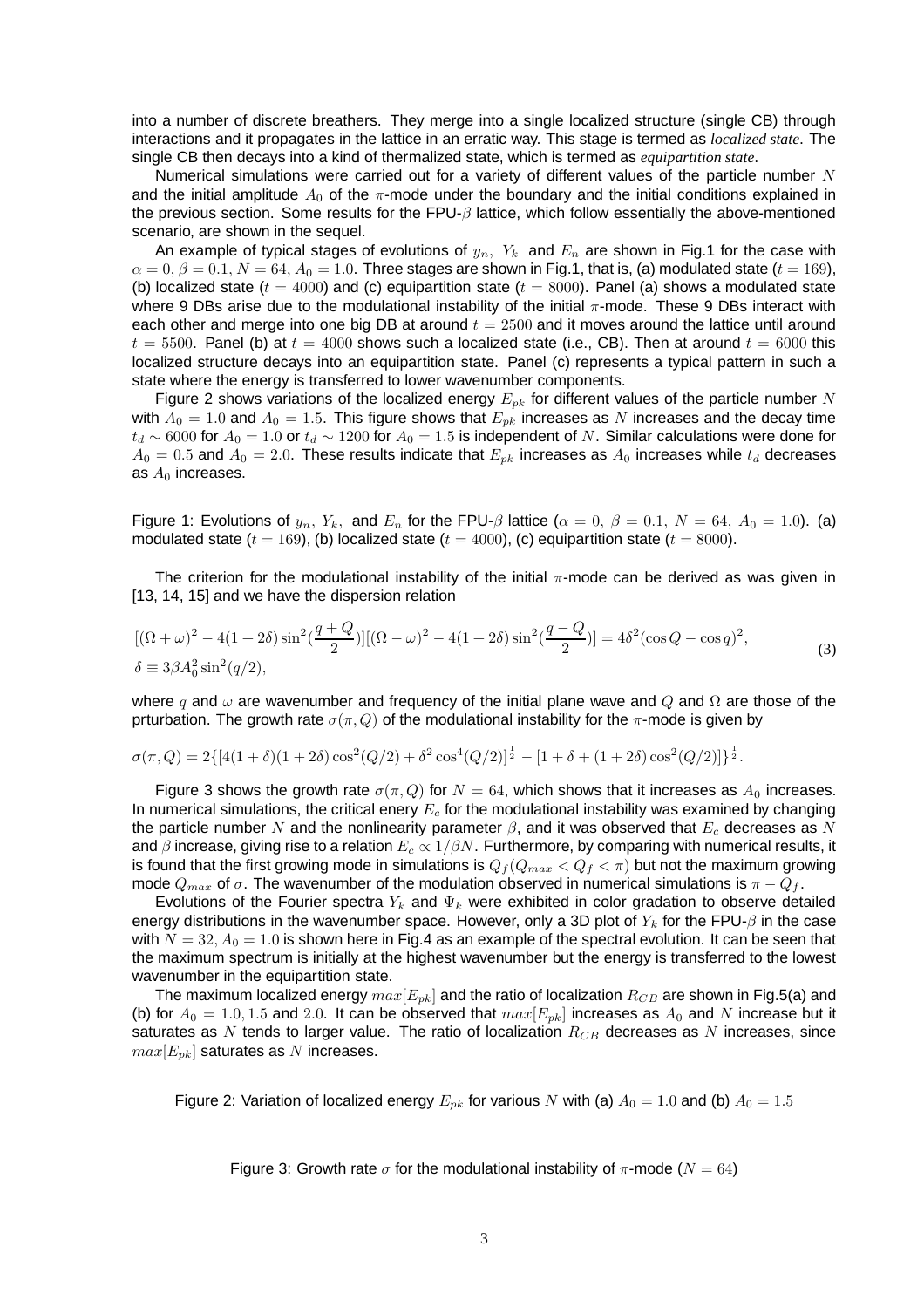Figure 4: 3D plot of evolutions of wavenumber spectrum  $Y_k$  for  $N = 32$  and  $A_0 = 1.0$ 

Figure 5: The maximum energy (a)  $max[E_{nk}]$  and the ratio of localization (b)  $R_{CB}$  versus N

## **4 Resuts for 1D beam lattice model**

The effect of rotation is included now. Equation (1) including  $\psi_n$  is solved numerically under the boundary and the initial conditions given in Section 2. Although the scenario of evolutions is similar to the case of the FPU- $\beta$  lattice, generally speaking, much faster decay of the localized state into the equipartition state is observed for the beam lattice case.

Variations of  $E_{pk}$  (averaged over smples of different initial perturbations on  $\dot{y}_n$ ) are shown in Fig.6 for different values of  $A_0$  with  $\gamma = 1.0$ . The decay time  $t_d$  is given roughly by  $t_d \sim 2300$  for  $A_0 = 1.0$ ,  $t_d \sim 700$  for  $A_0 = 1.5$  and  $t_d \sim 350$  for  $A_0 = 2.0$ , thus  $t_d$  is smaller than that for the corresponding case in the FPU- $\beta$  lattice.

Figure 7 shows evolutions of the localized energy  $E_{pk}$  for different values of the rotation parameter γ when  $N = 32$  and  $A_0 = 1.0$ . No localization occurs for  $γ = 0.2$  but the modulational instability occurs at almost the same time when  $\gamma \geq 0.5$ . The value of  $E_{pk}$  becomes larger as  $\gamma$  increases and the decay time  $t_d$  becomes shorter as  $\gamma$  increases. For  $\gamma = 5.0$ , the localized state exists until around  $t \sim 1200$  but very quickly decays into equipartition state. Thus either the localization or the decay into equipartition are enhanced due to the effect of rotation.

Variations of the three components of the total energy,  $E_{total}^{disp}$ ,  $E_{total}^{rot}$  and  $E_{total}^{coup}$ , are shown in Fig.8. This figure provides the following properties. In the localized state ( $t \le 1500$  for  $\gamma = 1.0, t \le 1200$  for  $\gamma = 5.0$ ), three components of energy take almost constants values, but in the equipartition state (after the decay of CB),  $E_{total}^{disp}$  decreases and  $E_{total}^{rot}$  increases, while  $E_{total}^{coup}$  takes negative values. Then a part of the displacement energy is transferred to the rotation energy and they are almost equibrated as  $E_{total}^{disp} \approx E_{total}^{rot}.$ 

In terms of the normal mode analysis, we can show, for the 1D beam lattice, that the coupling energy becomes negative for the acoustic type mode and positive for the optical type mode [16]. Therefore, we may pose a conjecture that the numerical result  $E^{coup}_{total} < 0$  implies an excitation of the acoustic type waves in the equipartition state. It is also probable that this conjecture may also be applicable to the FPU- $\beta$  case, that is, the energy of the chaotic breather transfers to that of the usual solitary wave type low wavenumber modes in the equipartition state. This point should be explored in more details.

Figure 6: Variations of localized energy  $E_{pk}$  for different N with  $\gamma = 1.0$ : (a)  $A_0 = 1.0$ , (b)  $A_0 = 1.5$ , (c)  $A_0 = 2.0$ 

# **5 Concluding remarks**

We have investigated the evolution of the initial  $\pi$ -mode for the 1D beam lattice model in comparison with the FPU- $\beta$  lattice. Consequences obtained so far can be summarised as follows:

1) The growth rate ( $\sigma$ ) of the modulational instability increases as the initial amplitude ( $A_0$ ) increases. The critical energy  $(E_c)$  for instability decreases as nonlinearity ( $\beta$ ) or particle number (N) increases and gives a relation  $E_c \propto 1/\beta N$ .

2) Wavenumbers of the modulation found in numerical results are  $\pi - Q_f$  but not  $Q_{max}$ . Here  $Q_f$ is the first growing mode in numerical simulation  $(Q_{max} < Q_f < \pi)$  and  $Q_{max}$  is the maximum growing mode of  $\sigma$  given by the dispersion relation (Eq. (3)) for the modulational instability of the  $\pi$ −mode.

3) The localized energy  $(E_{pk})$  increases as N and  $A_0$  increase, and  $max[E_{pk}]$  is proportional to the total energy, that is,  $max[E_{pk}] \propto NA_0^2$ . The decay time  $(t_d)$ , until then the localization (CB) survives, decreases as  $A_0$  increases independent of N, and thus  $t_d$  is found to be dependent on the initial energy density  $(A_0^2)$ .

4) The localized energy  $(E_{pk})$  tends to a constant as  $N \to \infty$ , while the ratio of localization  $(R_{CB})$ decreases as  $N \to \infty$ , which indicates the existence of the upper limit for the localization ( $E_{pk}$ ) as N increases.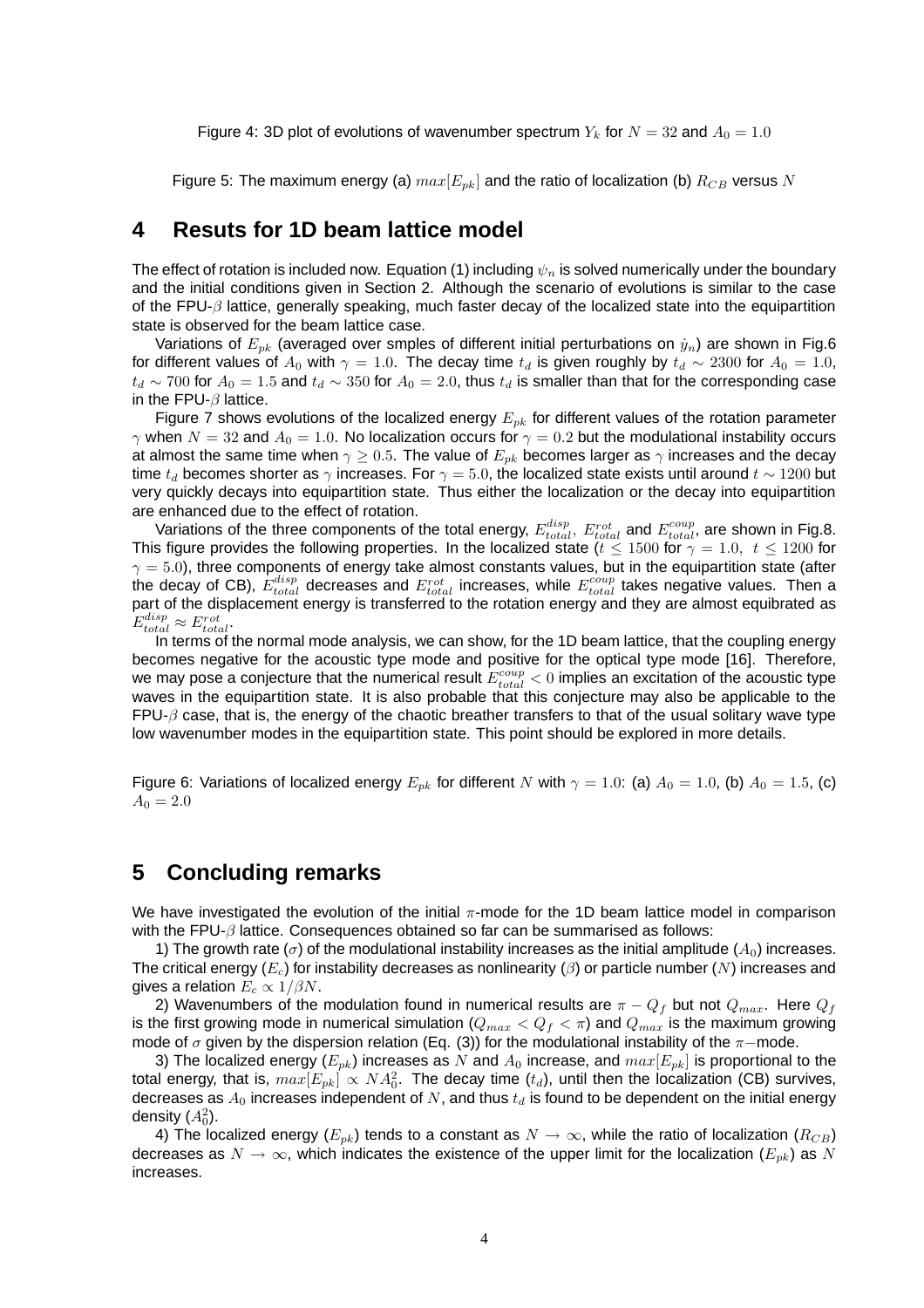Figure 7: Variations of localized energy  $E_{pk}$  for different values of  $\gamma$  ( $N = 32, A_0 = 1.0$ )

Figure 8: Variations of three components (displacement, rotation, and coupling) of total energy for different values of  $\gamma$   $(N=32,\,A_0=1.0)$ : (a)  $E_{total}^{disp}$ , (b)  $E_{total}^{rot}$ , (c)  $E_{total}^{coup}$ 

5) Inclusion of the rotation ( $\psi_n$ ) enhances the localization (CB) and leads to a quick decay into the equipartition. The decay time  $(t_d)$  decreases as the rotation parameter  $\gamma$  increases. Rapid decay of  $E_{nk}$ into the equipartition and rapid increase of the rotation energy  $E_{total}^{rot}$  are observed for the case with the rotation.

6) In the equipartition state, three components of the total energy satisfy  $E_{total}^{disp}\approx E_{total}^{rot}$  and  $E_{total}^{coup}<$ 0. The negativity of the coupling energy implies a possibility of excitation of the acoustic type modes in the equipartition state.

#### **Acknowledgements**

The authors are grateful to Dr. A.V.Porubov for his interest in their work and for inviting T.K. to the APM2003.

### **References**

- [1] M. Peyrard, The pathway to energy localization in nonlinear lattices, Physica D 119 (1998) 184–199.
- [2] T. Cretegny, T. Dauxois, S. Ruffo and A. Torcini, Localization and equipartition of energy in the  $\beta$ -FPU chain: Chaotic breathers, Physica D 121 (1998) 109–126.
- [3] V.V. Mirnov, A.J. Lichtenberg and H. Guclu, Chaotic breather formation, coalescence, and evolution to energy equipartition in an oscillatory chain, Physica D 157 (2001) 251–282.
- [4] S. Aubry, Breathers in nonlinear lattices: Existence, linear stability and quantization, Physica D 103 (1997) 201–250.
- [5] S. Flach and C.R. Willis, Discrete breathers, Phys. Rep. 295 (1998) 181–264.
- [6] K. Ullmann, A.J. Lichtenberg and G. Corso, Energy equipartition starting from high-frequency modes in the Fermi-Pasta-Ulam  $\beta$  oscillator chain, Phys. Rev. E 61 (2000)2471–2477.
- [7] Yu.A. Kosevich and G. Corso, Temporal Fourier spectra of stationary and slowly moving breathers in Fermi-Pasta-Ulam anharmonic lattice, Physica D 170 (2002) 1-12.
- [8] A.M. Morgante, M. Johansson, G. Kopidakis and S. Aubry, Standing wave instabilities in a chain of nonlinear coupled oscillations, Physica D 162 (2002) 53–94.
- [9] K. Matsuoka and T. Kawahara, Modulational instability and wave localisation in Toda lattice with elastic substrate effect, Wave Motion 38 (2003) 117-130.
- [10] A. Askar, A model for coupled rotation-displacement modes of certain melecular crystals. Illustration for KNO<sub>3</sub>. J. Phys. Chem. Solids 34 (1973) 1901-1907.
- [11] G.A. Maugin, *Nonlinear Waves in Elastic Crystals*, Oxford Univ. Press, NY, 1999.
- [12] A.I. Potapov, I.S. Pavlov and G.A. Maugin, Nonlinear wave interactions in 1D crystals with complex lattice, Wave Motion 29 (1999) 297-312.
- [13] I. Daumont, T. Dauxois and M. Peyrard, Modulational instability: first step toward energy localization in nonlinear lattice, Nonlinearity 10 (1997) 617–630.
- [14] T. Dauxois, S. Ruffo and A. Torcini, Modulational estimate for the maximal Lyapunov exponent in Fermi-Pasta-Ulam chains, Pys. Rev. E 56 (1997) R6229-6232.
- [15] Y.A. Kosevich and S.Lepri, Modulational instability and energy localization in anharmonic lattices at finite energy density, Phys. Rev. E 61 (2000) 299-307.